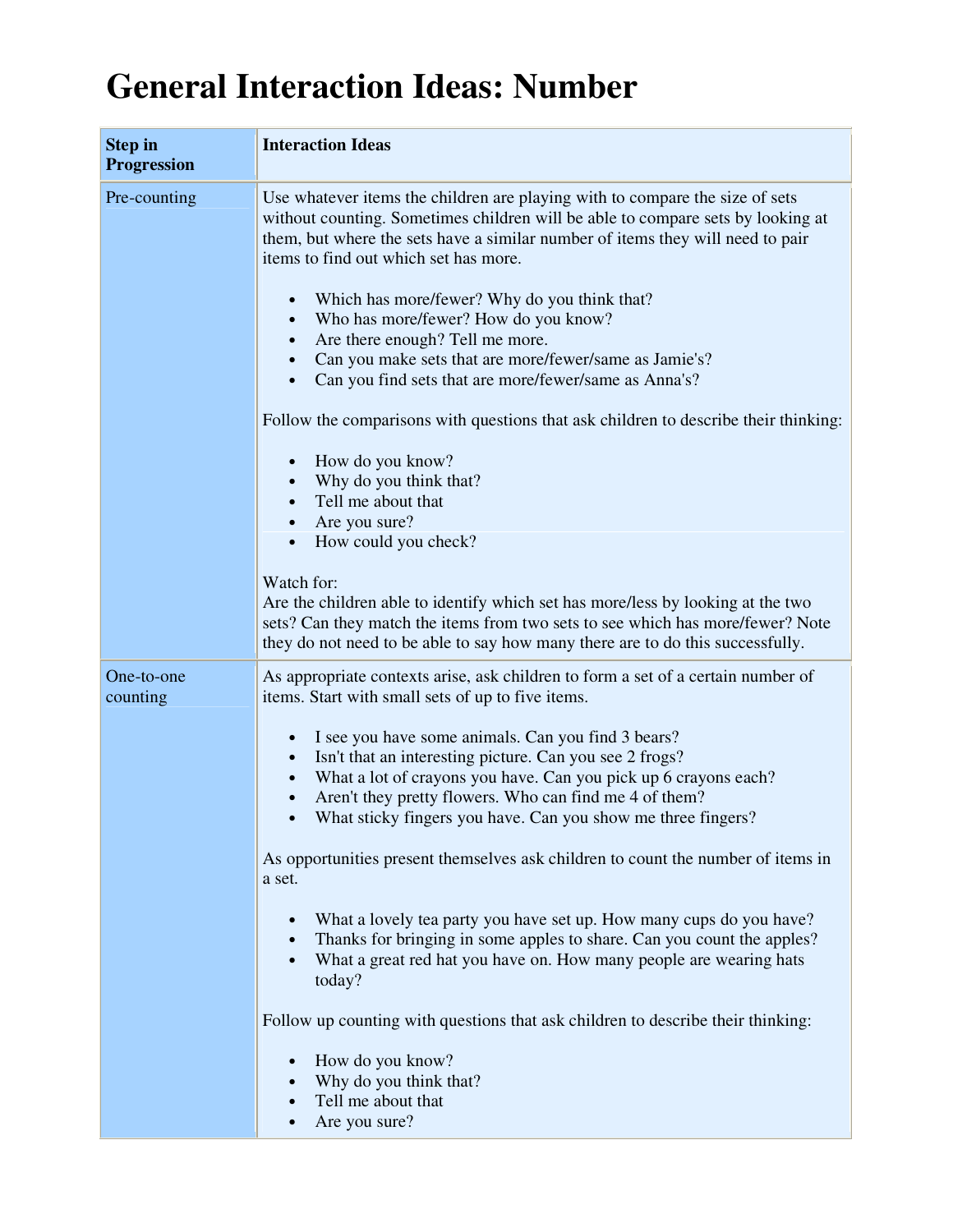|               | How could you check?                                                                                                                                                                                                                                                                                                                                                                                |
|---------------|-----------------------------------------------------------------------------------------------------------------------------------------------------------------------------------------------------------------------------------------------------------------------------------------------------------------------------------------------------------------------------------------------------|
|               | Practice the counting sequence from any number, both forwards and backwards.                                                                                                                                                                                                                                                                                                                        |
|               | • Let's start counting from 5. "5, 6, 7, 8 "<br>Let's count down from 5 before the rocket blasts off "5, 4, 3, 2, 1, blast<br>off!"                                                                                                                                                                                                                                                                 |
|               | Watch for:<br>When children are counting do they say the standard list of counting words in<br>order? Which parts of the sequence do they know? Which parts do they need help<br>with?<br>When children are counting do they match each spoken number with one object?<br>Do they move more than one object for spoken number? How do they coordinate<br>spoken numbers with objects when counting? |
| Counting sets | Use opportunities that arise in play to ask children to count the number of items in<br>sets. Focus on the total number of items.                                                                                                                                                                                                                                                                   |
|               | Matching sets activities, such as:                                                                                                                                                                                                                                                                                                                                                                  |
|               | There are 3 teddy bears, how many porridge bowls will we need?<br>$\bullet$<br>There are 6 paint pots, how many brushes will we need?<br>There are 5 cars, how many garages will we need to make?                                                                                                                                                                                                   |
|               | Encourage children to use numbers to compare sets rather than matching items<br>one to one. Extend their thinking with questions such as:                                                                                                                                                                                                                                                           |
|               | How do you know you have the right number?<br>• How many have you got?<br>How many more do you need?<br>$\bullet$                                                                                                                                                                                                                                                                                   |
|               | Follow up counting with questions that ask children to describe their thinking:                                                                                                                                                                                                                                                                                                                     |
|               | How do you know?<br>Why do you think that?<br>Tell me about that<br>Are you sure?<br>$\bullet$<br>How could you check?<br>$\bullet$                                                                                                                                                                                                                                                                 |
|               | Develop children's awareness of numerals around them, for example on the clock<br>or the calendar:                                                                                                                                                                                                                                                                                                  |
|               | What number is this?<br>How could we write the number 3?                                                                                                                                                                                                                                                                                                                                            |
|               | Other numbers to use include those on posters, dates of birth, birthday charts,<br>sign-in sheets, books, puzzles, profile books, games, snakes and ladders, cards.                                                                                                                                                                                                                                 |
|               | Watch for:<br>Do children need to recount to tell you how many are in a set? For example "Can<br>you count these teddies for me?" then after they have counted "how many teddies<br>are there?"                                                                                                                                                                                                     |